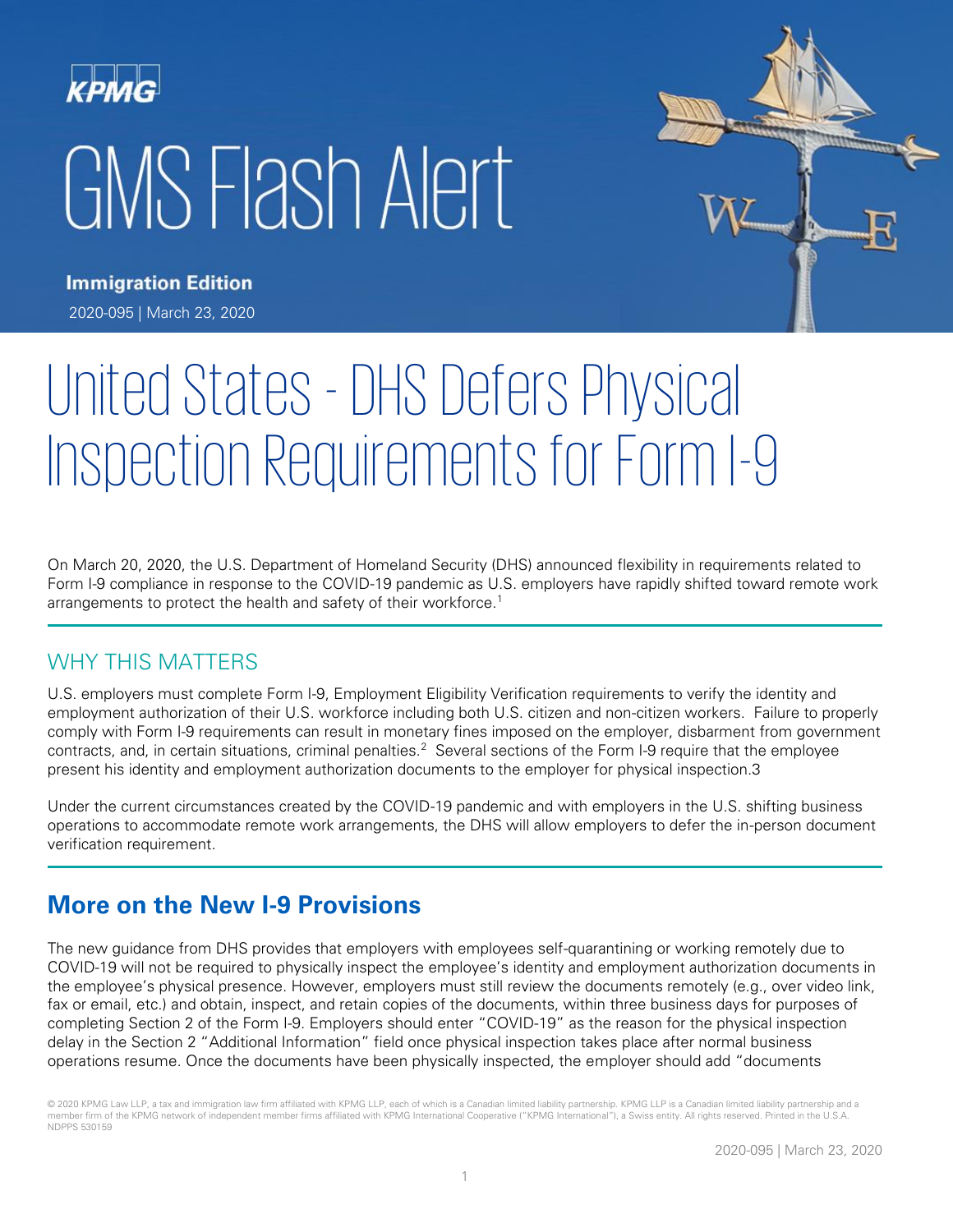physically examined" with the date of inspection to the Form I-9 Section 2 Additional Information field, or to Section 3 as appropriate.

These provisions allowing deferment of the physical inspection requirement may be implemented by employers for a period of 60 days from March 20, 2020, or within three business days after the Administration's termination of the National Emergency, whichever comes first.

Once normal business operations resume, all employees who were on-boarded using remote verification, must report to their employer within three business days for in-person verification of identity and employment eligibility documentation to complete the Form I-9.

Employers that avail themselves of the remote verification procedures must provide written documentation of the company's remote on-boarding and telework policy for each employee. Finally, the DHS has provided that any audit of subsequent Forms I-9 would use the "in-person completed date" as a starting point for these employees when reviewing Form I-9 for completeness and accuracy.

These new Form I-9 remote verification provisions only apply to employers and workplaces that are operating remotely. If there are employees physically present at a work location, the DHS has stated no exceptions are being implemented for the in-person verification Form I-9 requirement. If newly-hired employees or existing employees are subject to COVID-19 quarantine or lockdown protocols, DHS will evaluate the employer's application of remote verification procedures on a case-by-case basis.

### KPMG NOTE

For employers unable to avail themselves of the remote verification provisions, the new edition of the Form I-9 allows employers to designate an authorized representative to act on their behalf to complete Section 2. An authorized representative can be any person, including the employee's family or household members, the employer designates to complete and sign Form I-9 on their behalf. (For prior coverage on this see GMS Flash Alert 2020-080 (March 19, 2020).)

The employer continues to remain ultimately liable for any violations relating to the form's completeness and document verification process, even if the violations were committed by the designated person acting on the employer's behalf.

## FOOTNOTES:

- 1 See the DHS [announcement.](https://www.ice.gov/news/releases/dhs-announces-flexibility-requirements-related-form-i-9-compliance)
- 2 For more information on the current civil fine amounts please [click here.](https://www.govinfo.gov/content/pkg/FR-2019-04-05/pdf/2019-06745.pdf)
- 3 For the I-9 Instructions, [click here.](https://www.uscis.gov/i-9)

<sup>© 2020</sup> KPMG Law LLP, a tax and immigration law firm affiliated with KPMG LLP, each of which is a Canadian limited liability partnership. KPMG LLP is a Canadian limited liability partnership and a member firm of the KPMG network of independent member firms affiliated with KPMG International Cooperative ("KPMG International"), a Swiss entity. All rights reserved. Printed in the U.S.A. NDPPS 530159